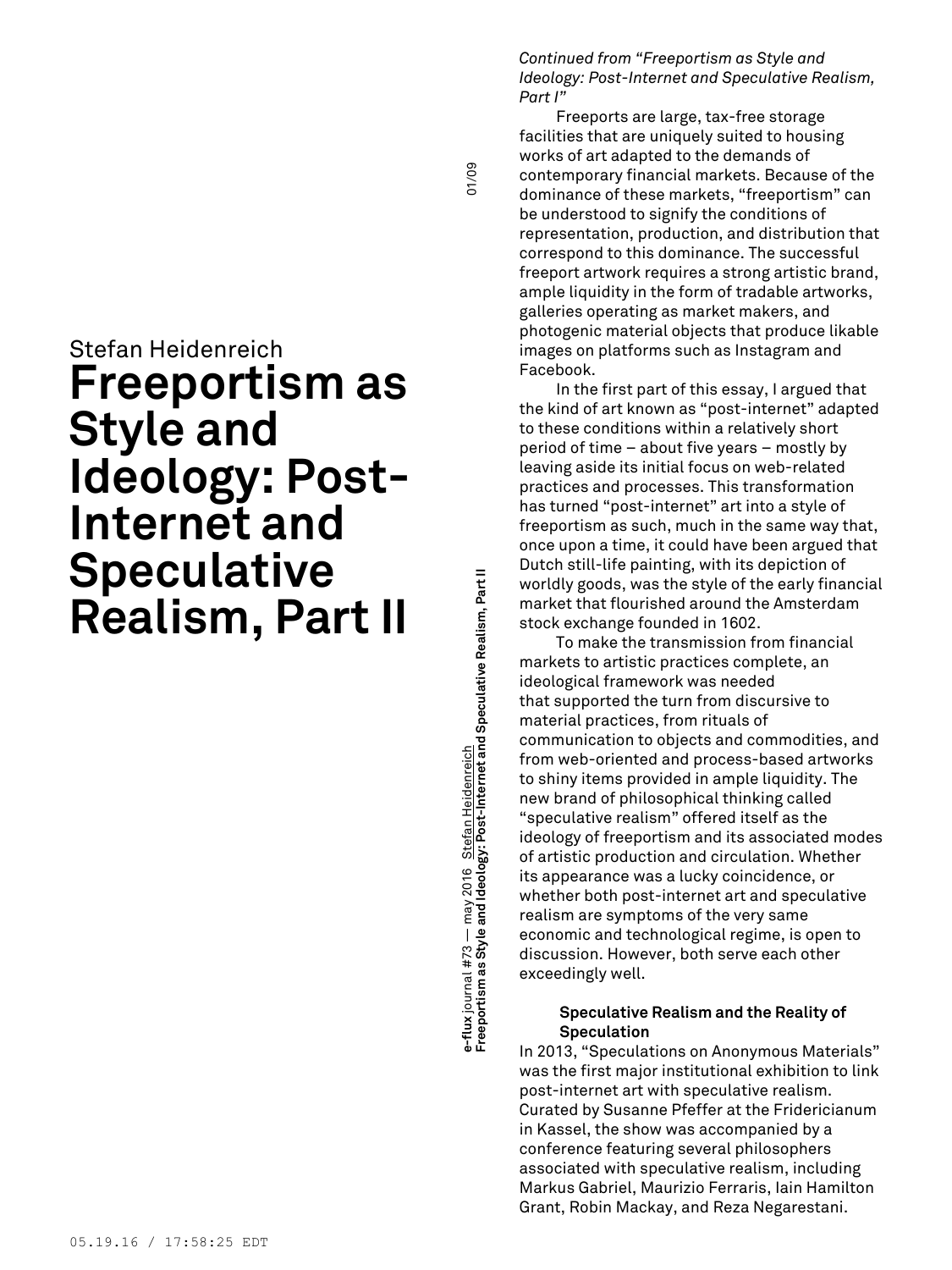The show rendered post-internet art as a visually and aesthetically coherent movement, through a materiality- and object-oriented selection of artists like Yngve Holen, Josh Kline, Katja Novitskova, Jon Rafman, and Timur Si-Qin, and by displaying the works in traditionally museal fashion. In so doing, the show contributed to canonizing post-internet art in a state that had already left behind its web-related roots.

At that point, post-internet art had shifted decidedly to the production of material objects. Galleries had come around to the new work, which was regularly shown at fairs and was already establishing its presence on the commercial side of the art world.

What was remarkable about the show was not so much the selection of works, or the individual contributions of the philosophers at the conference, who mostly struggled to find a relation to the context of the exhibition. Most remarkable was the mere fact that the exhibition was the first attempt on an institutional level to connect post-internet art with the broader theoretical framework of speculative realism as such.

Of course, at that early point, very few pieces of post-internet art would have been dumped in the darkness of storage facilities. However, freeportism as a style does not only affect art that actually enters the storage facilities, but also work that strives to do so. Post-internet art's marriage with philosophy was

perhaps not straightforwardly meant to increase the former's freeport eligibility, but in the end it did so, whether deliberately or not.

## **Philosophical Hedging**

In trading, to hedge a position means to secure against future losses – like buying insurance against falling prices. Whenever a professional trader enters a speculative trade, she tries to mitigate the risks involved. Usually, this can be achieved in two ways. The first method is diversification, or bundling multiple positions whose risks neutralize each other. Venture capitalists routinely follow this recipe. Contemporary venture collectors mimic the same strategy. They buy the works of not only one young artist but of many. This helps to diversify the risk. Taste, subjective judgment, and emotional affinity give way to more risk-averse strategies of art portfolio management.

The second strategy is hedging. In the market this usually involves buying derivatives like forward contracts, options, swaps, and futures that help to lock in a future price. A small expenditure now can serve to guarantee returns later. Similar derivatives for artworks do not exist. But there are discursive constructions that serve the same purpose. Attaching philosophy to art is like buying a derivative.

How does philosophy work as hedging? Creating an awareness of time and history requires intellectual and institutional efforts. The big time machines of the art world used to be



02/09

Yngve Holen, *Extended Operations,* 2013. Installation view Fridericianum, Photo: Achim Hatzius. Courtesy Yngve Holen, Johan Breggren Gallery, Malmö and Neue Alte Brücke, Frankfurt am Main.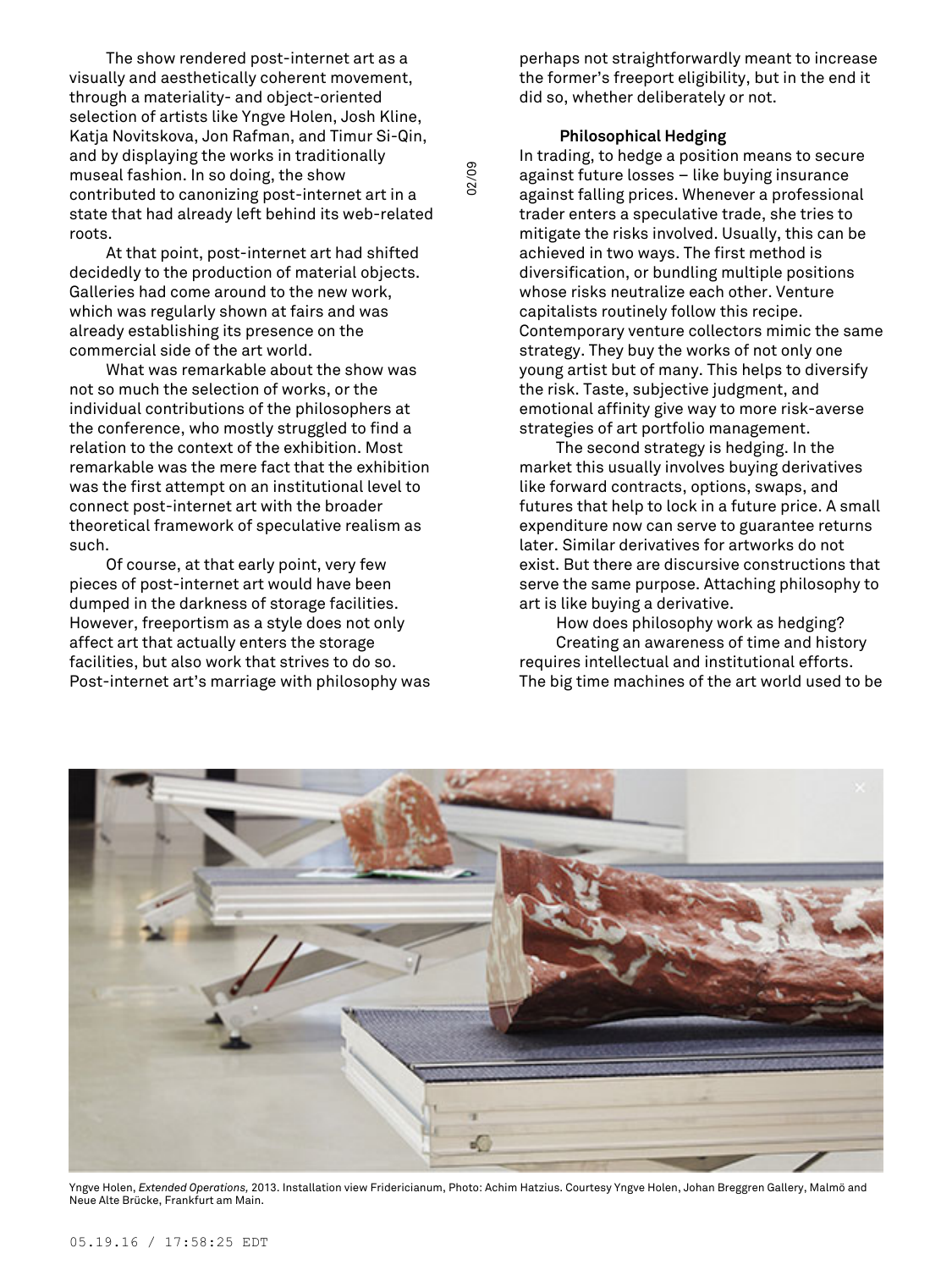



Henry the vacuum cleaner wears a smart sticker on sale in the spoof online store and art project,<br>niceniceverynice.org. "Dear machines and objects, Graham H. is fighting for your right since the<br>beginning of the millenium!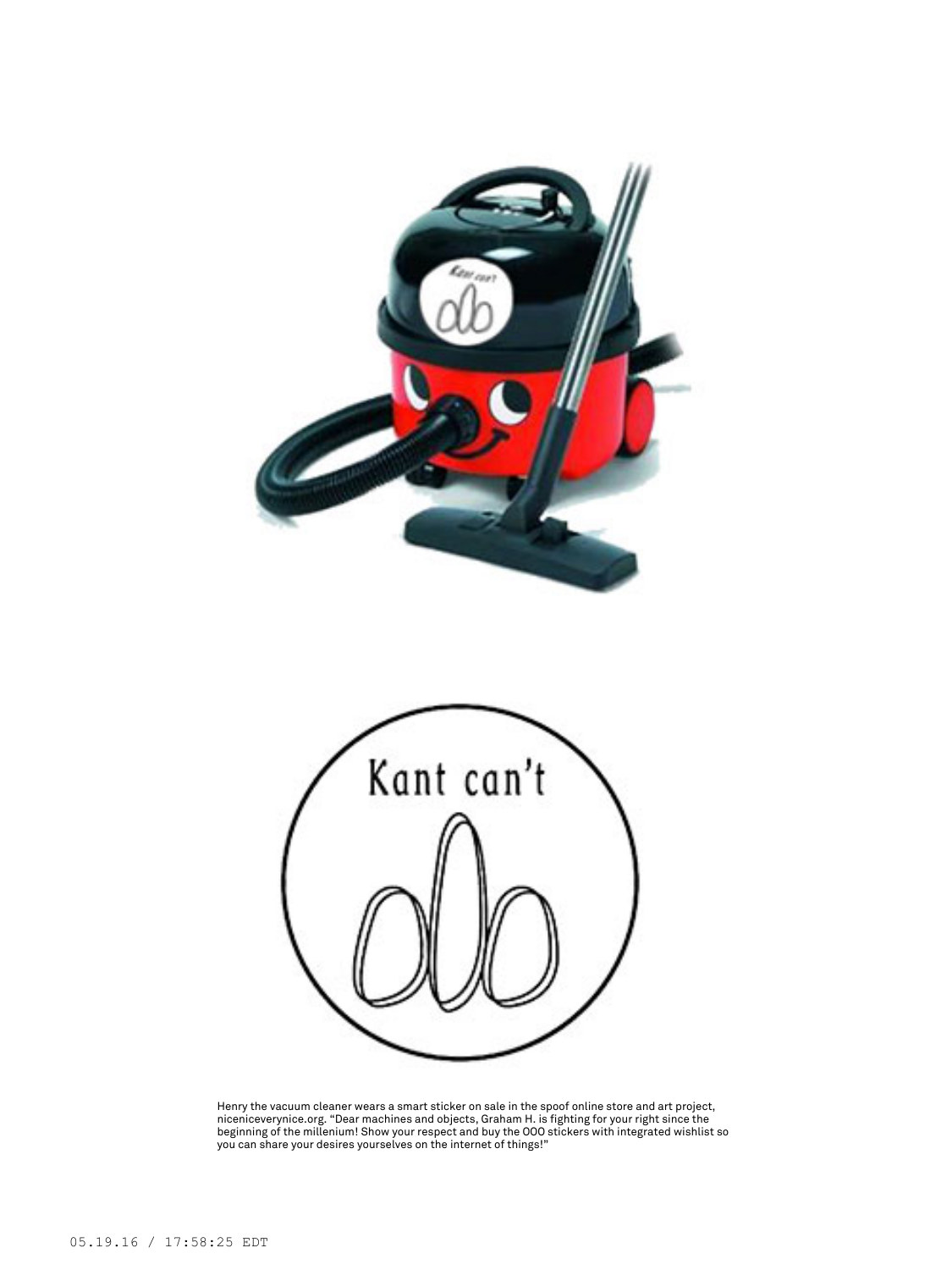museums. Starting in the late eighteenth century, they established an order of historical time, following the new scientific models of art historian and archaeologist Johann Joachim Winckelmann, as applied by Christian von Mechel and Dominique Vivant Denon. 1

Today's museums have a different focus. A national cultural identity and the maintenance of a historical heritage have been reduced to secondary goals. A lot of money is spent erecting new palaces of the arts. They look great. As architectural landmarks they serve all kinds of purposes, from tourist attractions to soft factors in competitiveness among cities and nations. But for the arts and for the construction of history and time, they don't work as they used to. Instead of amassing a big collection, these institutions devote their resources to organizing temporary shows. A cultural canon is no longer their main concern.

The absence of history becomes most visible in their focus on the "contemporary." Caught in the ever-changing presence of the now, museums have lost their function of developing a historical reserve. Throughout the museum's history, art markets have profited from its canon-building efforts. As the buyers and lenders of last resort, museums have acted like the central banks of the art market. Grounded in a stabilized history and a canon, they have provided safety – in other words, the basis for nearly risk-free investment. Curators don't do this. Biennials don't do this. And museums no

longer do this either. Today's new repositories of art – freeports – operate entirely according to the laws of the market, and are therefore exposed to its fluctuations.

Here is where philosophy enters the picture. The traditional rhetoric of philosophy invokes an appeal to authority. A proper and well-grounded philosophy paper derives its status from calling on authors from the rich 2,500-year history of written thinking. It is exactly this historical reach that renders philosophers so valuable to contemporary art discourse. The more art texts are decorated with quotes and references to this long history of thought, the better they serve the purpose of guaranteeing the durability of the artworks associated with them.

The one and only requirement for hedgeworthy philosophy is therefore a formal one. Like ghosts from the past, this philosophy needs to call in the old authorities, by citing them or referencing their theoretical concepts. The more ancient, the more solemn, the better.

By this metric, speculative realism scores pretty high. In contrast to the French poststructuralism that preceded it, speculative realism began by dusting off the eternal, core questions of philosophy. Its main points of reference are scattered throughout the long history of the discipline. For the purpose of philosophical hedging it does not matter whether you argue for or against Kant. It is the name "Kant" that matters.

Another property of speculative realism



04/09

FIG. 19 Environment and Umwelt of the scallop

The above is an illustration of a scallop's *umwelt* from Jakob von Uexküll's book *Stroll Through the Worlds of Animals and Men* (1934). Uexküll defines the umwelt as the perceptual world in which an organism exists and acts as a subject.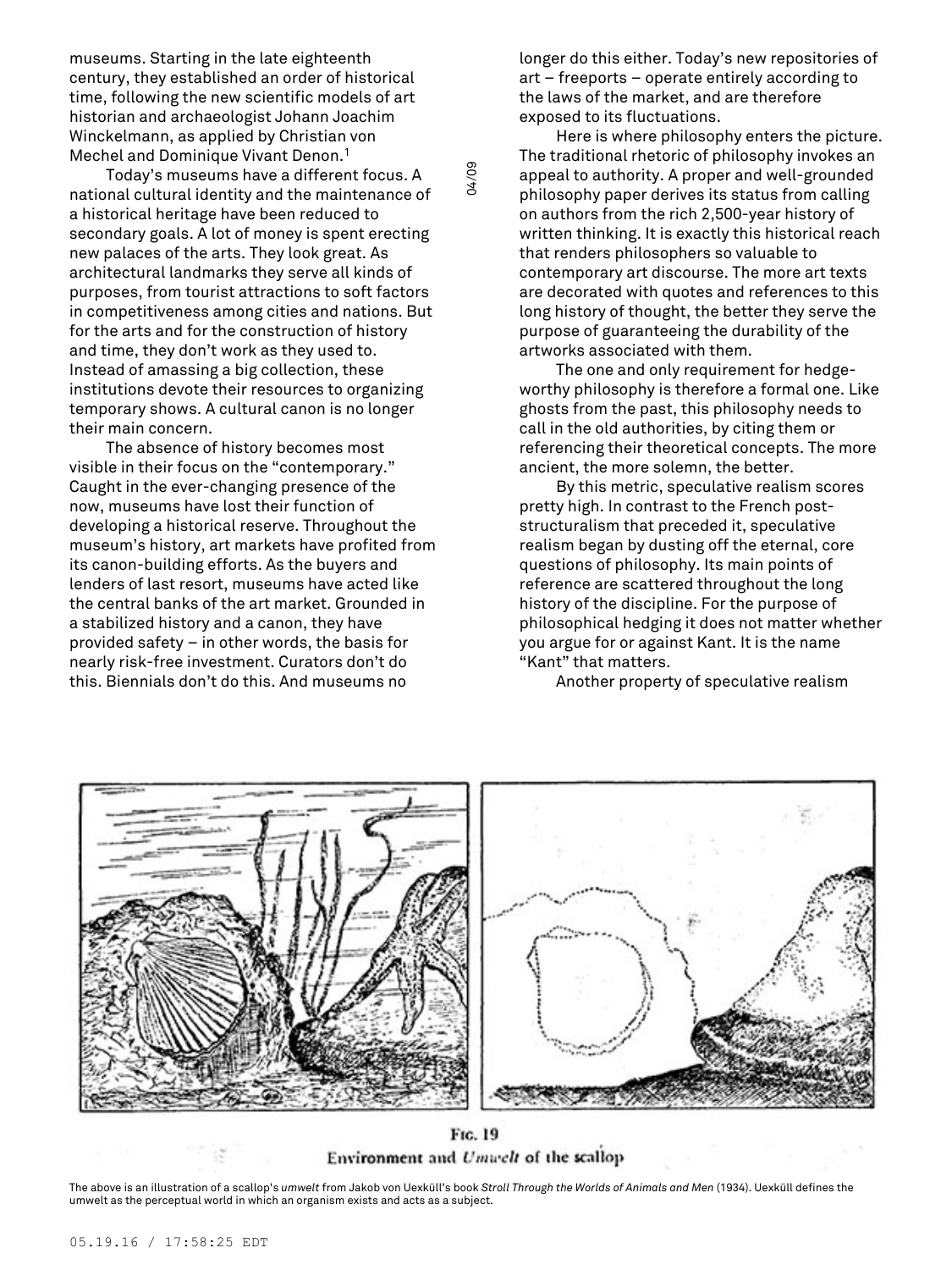adds to its hedging capabilities: it is completely devoid of a political agenda, unlike continental philosophy. For the sake of the purity of philosophical reasoning, most proponents of speculative realism steer clear of crude issues like political and economic theory, let alone political activism. For this reason, the risk of critical disruption or an unfavorable discursive intervention is very low. And when it comes to hedging, avoiding risk is what matters.

Speculative realism has no direct interest in the arts. Few of its thinkers ever touch art as a subject. Only rudimentary traces of aesthetics can be found. Recently, however, after the art world became interested in speculative realism, some of its thinkers felt inclined to utter statements regarding artistic practices – not so much to serve the interests of artists, but to cover the full spectrum of philosophy. This has introduced a measure of risk into philosophers' involvement in the art world, albeit only a small one. Idiosyncratic aesthetic judgments by speculative realists have the potential to complicate their participation in the art world. 2

A successful philosophical hedging requires a historically well-grounded theory that is connected via ample quotes and references to a long history of thinking, and that is wise enough to avoid adverse political and aesthetic judgments. In its approach to reactivating the classic question of philosophy and their main thinkers, speculative realism fulfills this purpose perfectly.

#### **Rhetorical Appropriation**

We should keep in mind that the artistic appropriation of philosophy does not entail an extensive discussion or rigorous critique of its theories and conclusions. That part is left to academic discourse. Artistic practices apply, transform, mirror, echo – and occasionally also precede – the findings of philosophers. One can of course criticize this appropriation as merely acting on the level of buzzwords. But the opposite suspicion can also be raised: perhaps the philosophical statements in question were written exactly for that purpose.

Apart from formal requirements and rhetoric relations, there are also more substantial ways in which speculative realism encourages and justifies an artistic production fit for freeports. These include its preoccupation with materialism, its object-oriented ontology, and its "anti-correlationist" stance. Before delving into these three subjects, however, I will pause to note that among the key terms that tie speculative realism to post-internet art, "speculative" and "realism" are not among them. This is because philosophy and art use these terms in significantly different ways.

**Freeportism as Style and Ideology: Post-Internet and Speculative Realism, Part II** 05/09 e-flux journal #73 — may 2016 <u>Stefan Heidenreich</u><br>Freeportism as Style and Ideology: Post-Internet and Speculative Realism, Part II may 2016 Stefan Heidenreich **e-flux** journal #73 —

05/09

Philosophical speculation operates in a different domain than speculation in art markets. While the latter – related as it is to future prices, payments, and risk – concerns the domain of time, speculation in a philosophical sense usually concerns the domain of existence and abstraction. Speculation – at least in speculative realism – refers to a claim on the eternal existence of something otherwise inaccessible or not demonstrable.

There is a similar divergence in meaning when it comes to the term "realism." Suhail Malik is an art theorist teaching at Goldsmiths and one of the main proponents of the idea that speculative realism has strong implications for contemporary art production. Malik points out that the philosophical term "realism" does not have much affinity with the "realism" known from art history: "Such a realism here is not to be confused with realism as a style or genre of art committed to 'accurate' representations of preexisting reality, such a genre already assuming representation as an interval from a real elsewhere." 3

## **Materialism**

The return of materialism in philosophical debates coincides nicely with a focus on materiality within the arts. The topic has been deemed so important that the magazine *October* dedicated a recent issue to materiality. The issue includes a questionnaire with responses from art theorists, art historians, and artists, who were asked to "think the reality of objects beyond human meanings and uses. This other reality is often rooted in 'thingness' or an animate materiality." 4

Contemporary materialism refers to the thread leading from Spinoza through Bergson to Deleuze and the Marxist tradition. <sup>5</sup> Referring back to the Spinozian notion of the "conatus," things are thought to be equipped with an agency of their own. A vitalist drive reigns over the material world. "One moral of the story is that we are also nonhuman and that things, too, are vital players in the world." 6

If material carries its own energy, there is less need for a discursive layer of communication. This approach has major consequences for art production. Materiality can speak for itself. When it comes to post-internet art, this is one of the strongest arguments for leaving aside the early attachment to social media platforms, and to online communication in general. The trust in the vibrant energy of matter helps to promote the retreat to traditional material production.

The consequences of this ideology for the art world become even clearer when compared to the aesthetic relations attached to preceding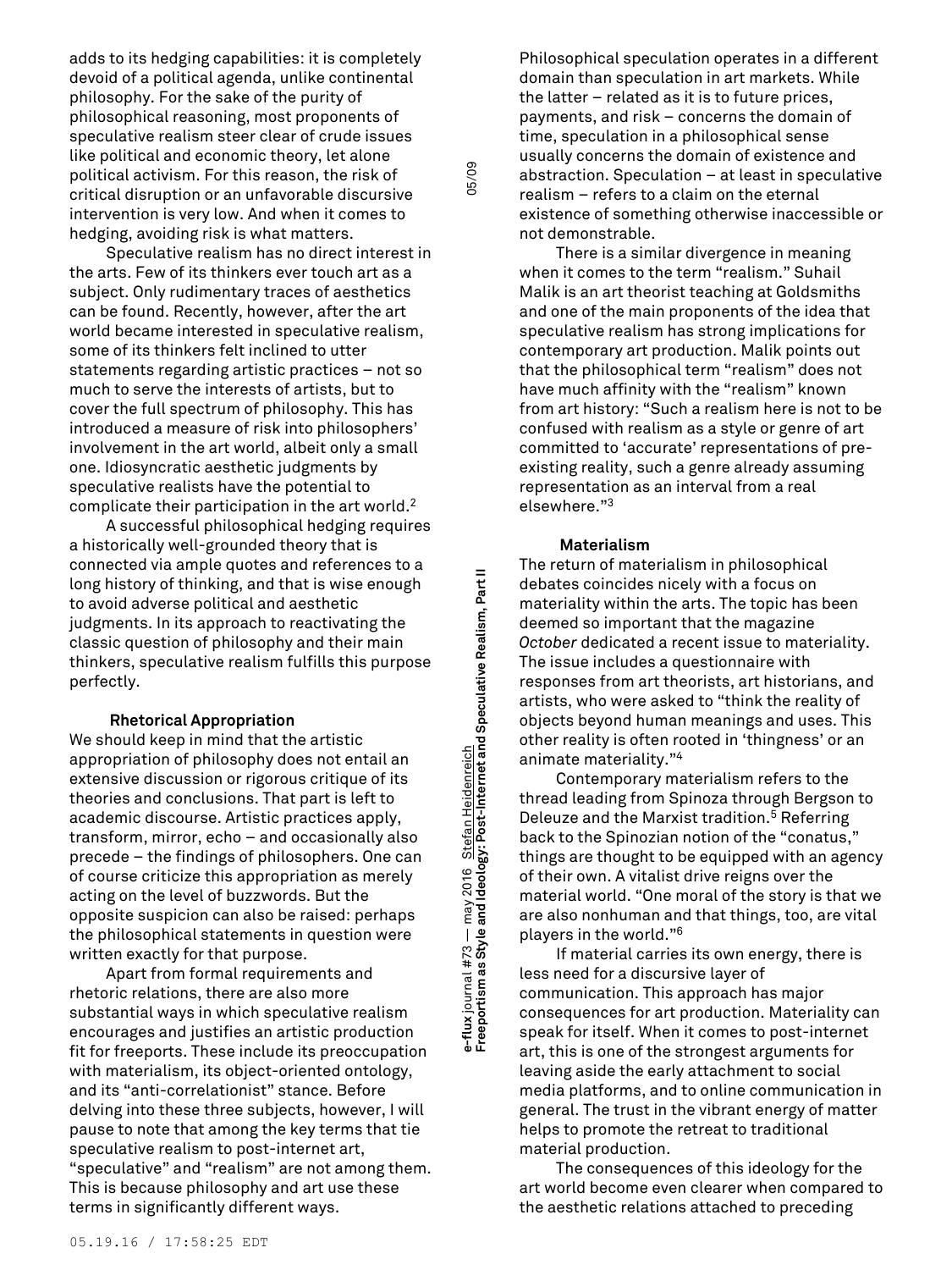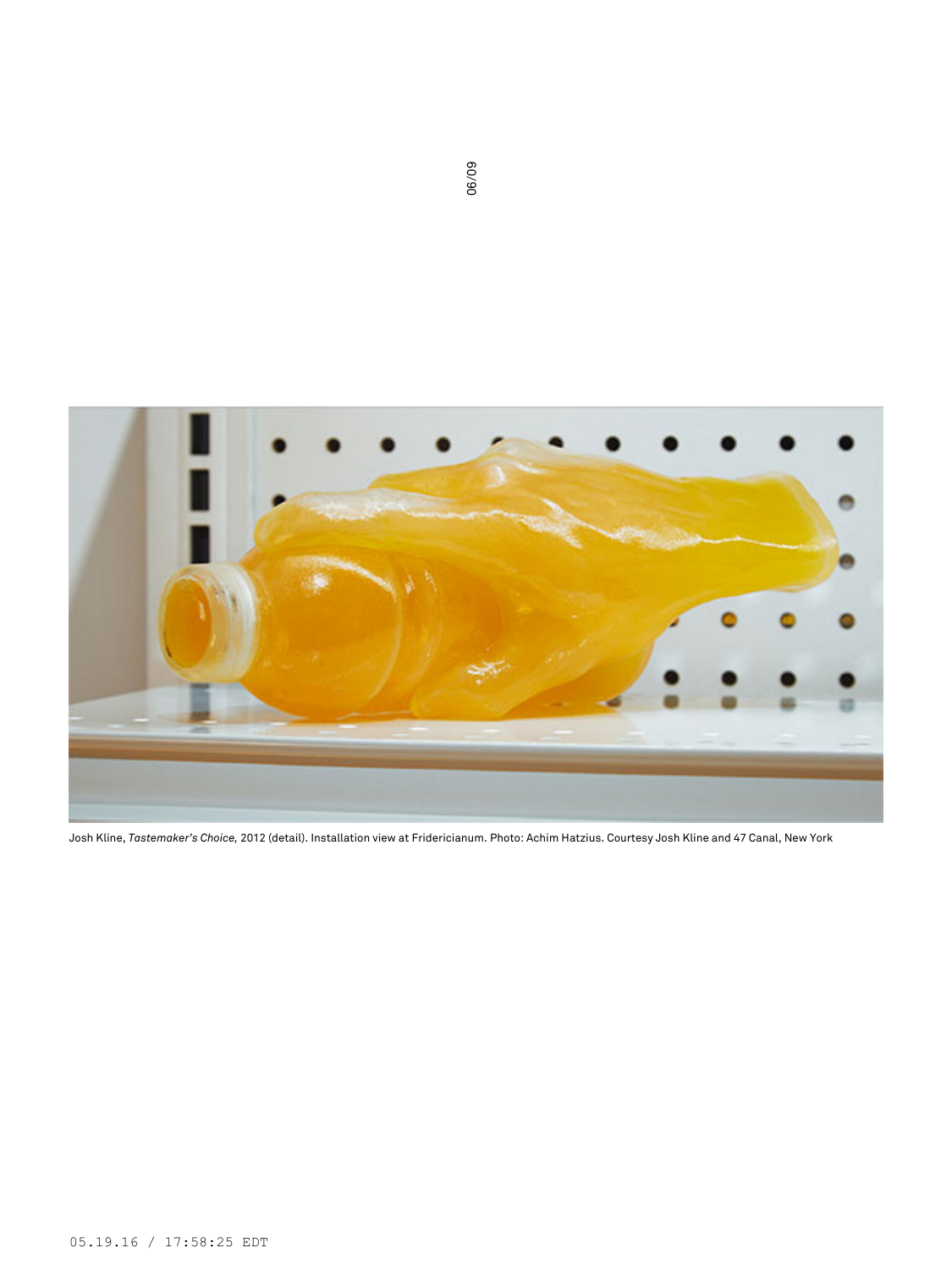philosophical approaches: "This position sharply contrasts with the philosophical and cultural view dominant over the last half century, a view that affirms the indispensability of interpretation, discourse, textuality, signification, ideology, and power." <sup>7</sup> Once the layer of communication is thrown overboard, we are left with merely material things, and we have to assume that they can stand for themselves, regardless of what happens to them.

### **Object Orientation**

The concept of the "object," as it figures most prominently in Graham Harman's "objectoriented ontology," has little in common with vitalist materialism. Harman's objects are paradoxical beings: "By 'objects' I mean unified realities – physical or otherwise – that cannot fully be reduced either downwards to their pieces or upwards to their effects." <sup>8</sup> The only common trait is the assumption of a reality that both material things and Harman's objects belong to. Navigating the philosophical quagmire of the old discipline of epistemology, Harman postulates the object as a being, not necessarily material, that is neither explainable from its components nor from its relations. If we regard the artwork as an object, Harman's theory offers a justification for a belief in the autonomous, inherent reality of the artwork. Its unique quality can neither be fully explained by the process of production, nor can it rely on its relation to the beholder: "At issue is the independence of artworks not only from their social and political surroundings, their physical settings or their commercial exchange value, but from any other object whatsoever." <sup>9</sup> In addition, the object takes the place formerly occupied by the genius – an individual possessed by an inherent talent or ability that is not subject to educational efforts but naturally inborn, and for this reason someone who is self-reliant and free of outward relations.

Harman's metaphysical conception of objecthood bears a striking resemblance to the requirements for things to be stored in a freeport. Whether intentional or not, his description of objects perfectly fits the artistic practices of freeportism: "The only way to do justice to objects is to consider that their reality is free of all relation, deeper than all reciprocity. The object is a dark crystal veiled in a private vacuum: irreducible to its own pieces, and equally irreducible to its outward relations with other things." <sup>10</sup> On other occasions he speaks of objects being "vacuum-sealed." <sup>11</sup> With wellpackaged artworks coming so close to Harman's idea of the object, the freeport represents the ideal environment for object-oriented works of art.

**Freeportism as Style and Ideology: Post-Internet and Speculative Realism, Part II** 07/09 e-flux journal #73 — may 2016 <u>Stefan Heidenreich</u><br>Freeportism as Style and Ideology: Post-Internet and Speculative Realism, Part II may 2016 Stefan Heidenreich **e-flux** journal #73 —

07/09

## **Anti-Correlationism**

In *After Finitude*, Quentin Meillassoux writes: "By 'correlation' we mean the idea according to which we only ever have access to the correlation between thinking and being, and never to either term considered apart from the other." <sup>12</sup> For our purposes we do not need to follow all of Meillassoux's intricate lines of argumentation as he defends his refutation of correlationism against basically all the major representatives of modern philosophy, from Kant – whom he deems his main opponent – onward. The consequences for the arts of the anti-correlationist approach are easy to draw out.

According to Suhail Malik, "that a reality such as art can only be apprehended by the thinking or consciousness of it and that it is necessarily accompanied by that thinking and consciousness is the dependency that Quentin Meillassoux has influentially called correlationism." 13

Anti-correlationism, then, frees art from aesthetic considerations and the involvement of a beholder. Under these ideological premises the existence of an artwork requires neither human perception nor consciousness. Very much like the "arche-fossil" that Meillassoux constructs as a hypothetical 4.65-billion-year-old object, the artwork may live for an indefinite amount of time in eternal darkness without losing its real existence. Malik has drawn further and more farreaching conclusions from Meillassoux's assumptions, translating them into requirements for anti-correlationist works of art: "The demand here upon contemporary art is strictly nontrivial: it removes subjective interpretation or experience as a condition or telos of the artwork, and therewith collapses the entire edifice of the contemporary art paradigm." 14

Stripped of interpretation and experience, the purpose of exhibiting artworks becomes completely empty. Consequentially, artworks no longer need to be shown anywhere: "An art responsive to this theoretically-led imperative would be indifferent to the experience of it, an art that does not presume or return to aesthetics, however minimal or fecund such an aesthetics might be." <sup>15</sup> There can be no better justification for an artistic production that goes straight from the artist's studio to the storage facility, without ever being publicly displayed or shown to anybody.

#### **Conclusion**

Speculative realism, with its emphasis on material and objects and its repudiation of the beholder, provides an almost perfect ideology for an artistic production catering to freeports as sites of material storage and non-exhibition.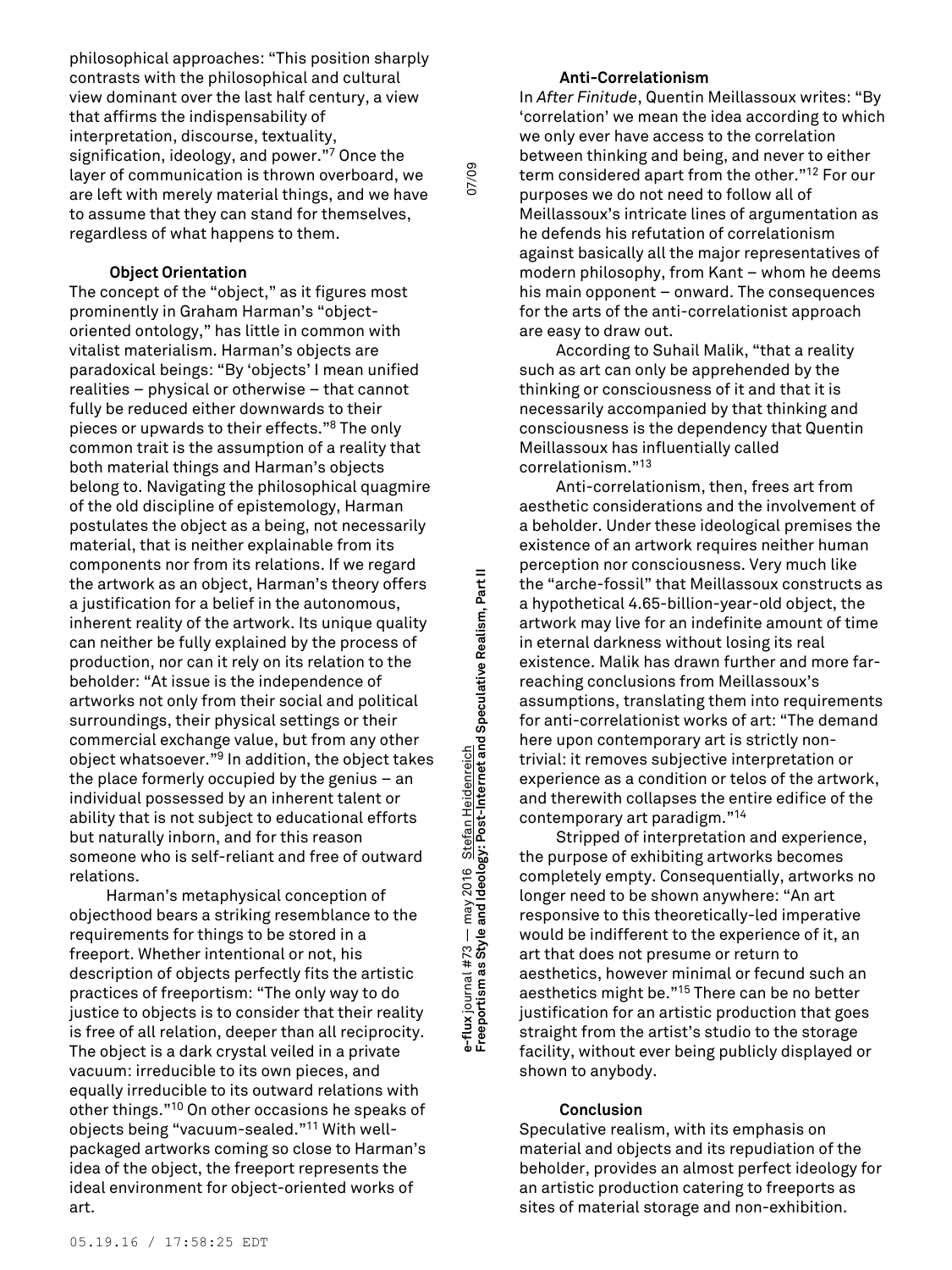This contradicts Suhail Malik's claim that speculative realism opens the way for an entirely different contemporary art. He writes: "From yet another angle, realism's provocation to art is the undoing of aesthetic experience as a condition or term of art, even in the avowal of art's ineluctable materiality. Which is to say that realism speculatively indicates the conditions for another art than contemporary art." <sup>16</sup> On the contrary, considering the practice of postinternet art, the theoretical framework of speculative realism does precisely the opposite of what Malik claims it does. It offers an ideological framework for today's dominant art practice and is uniquely adapted to the current state of markets and financial feudalism, satisfying a demand for speculative assets hidden in the treasure chambers of freeports. **×**

08/09

Stefan Heidenreich is a writer and theoretician based in Berlin. Currently, he teaches art theory at the Kunstakademie Düsseldorf. In his most recent book, *Forderungen* (Demands), published by Merve in 2015, he develops an outline of a utopian postmonetary economy.

**Freeportism as Style and Ideology: Post-Internet and Speculative Realism, Part II** 08/09 e-flux journal #73 — may 2016 Stefan Heidenreich<br>Freeportism as Style and Ideology: Post-Internet and Speculative Realism, Part II may 2016 Stefan Heidenreich **e-flux** journal #73 —